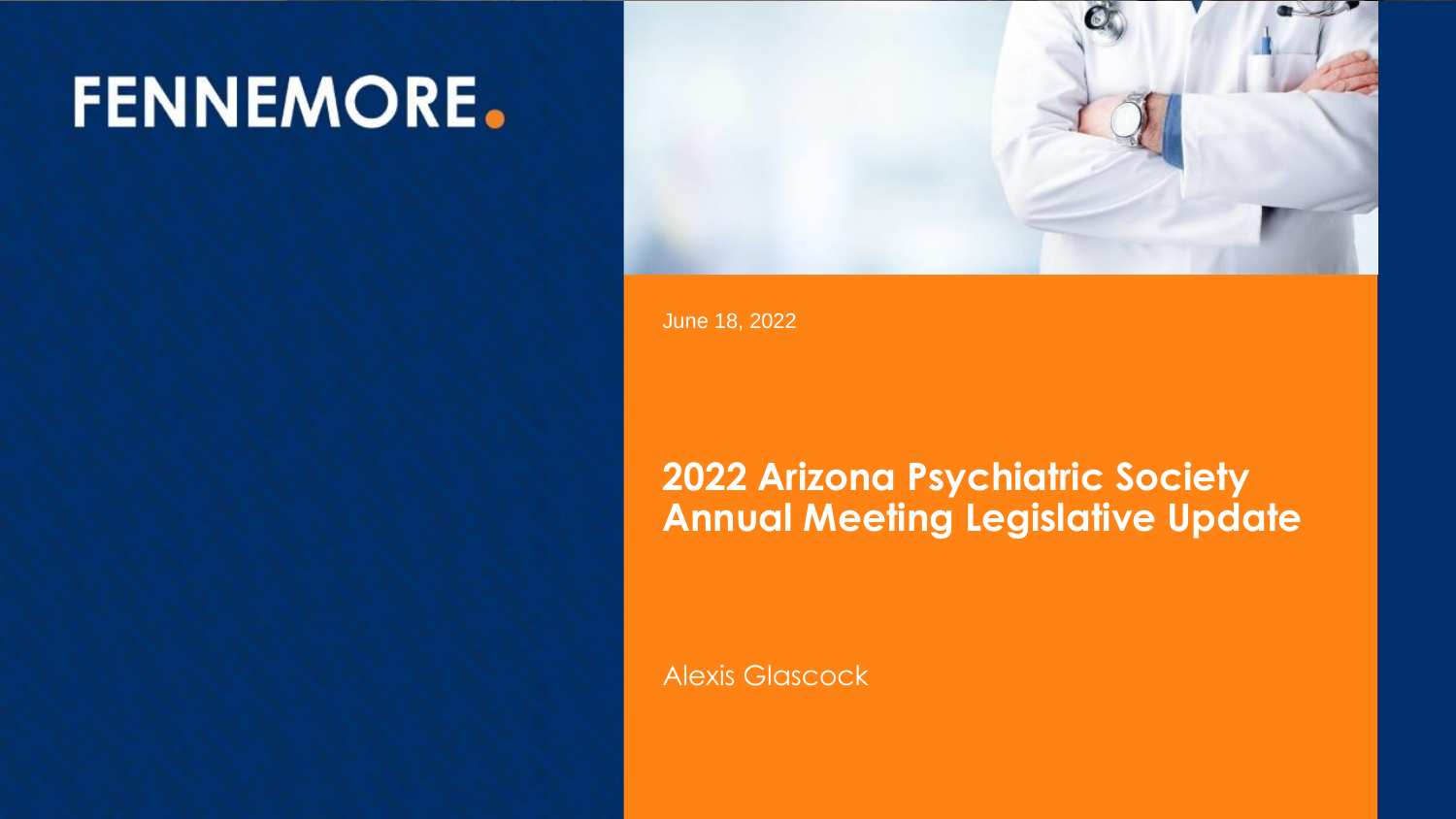# **WELCOME!**



#### **ALEXIS GLASCOCK**

602.916.5488 aglascock@fennemorelaw.com

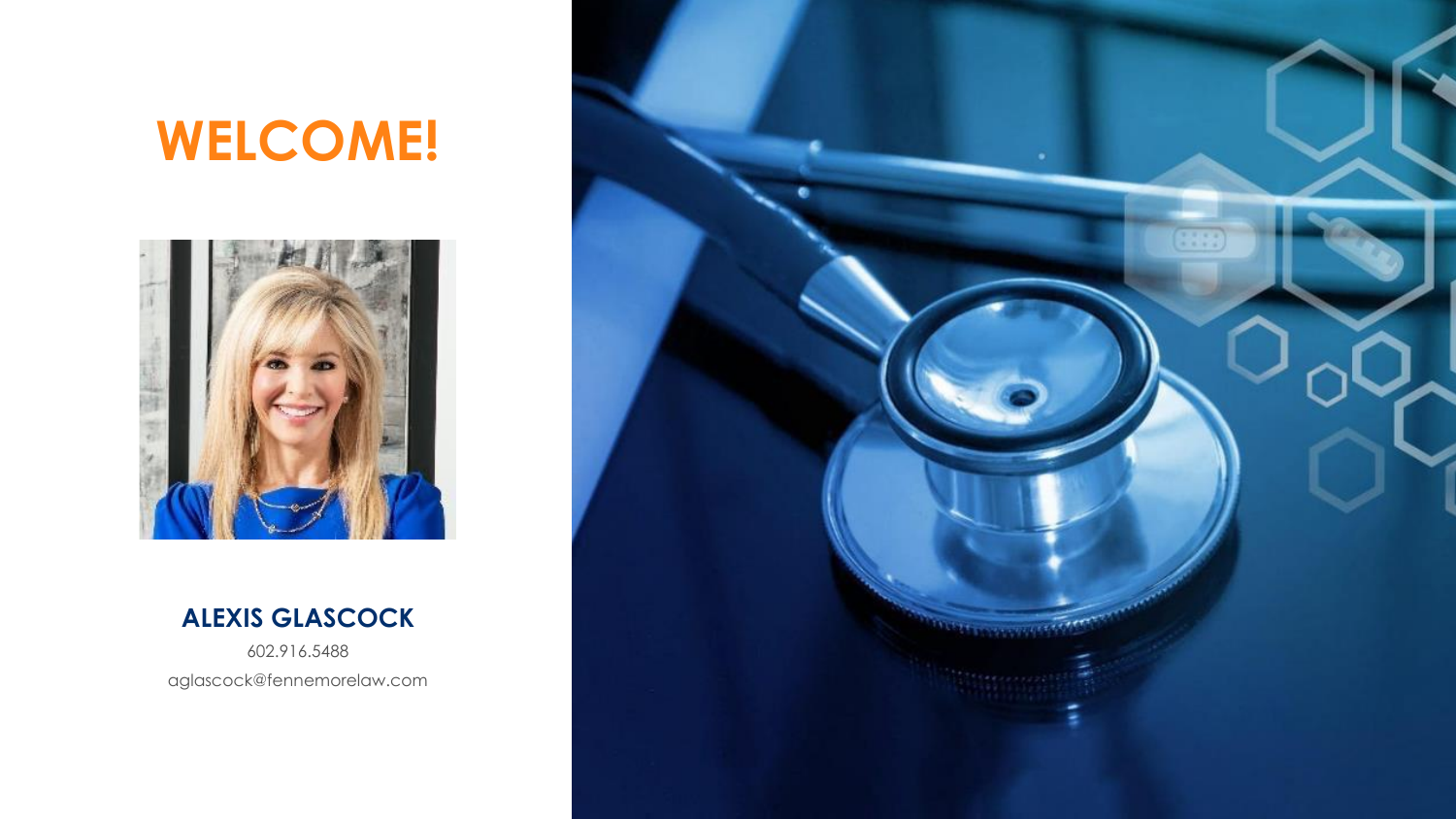#### **Administrative Topics**



#### Presentation does not constitute legal advice

To provide legal advice, would need to meet and fully understand al the facts and the unique situation your business faces.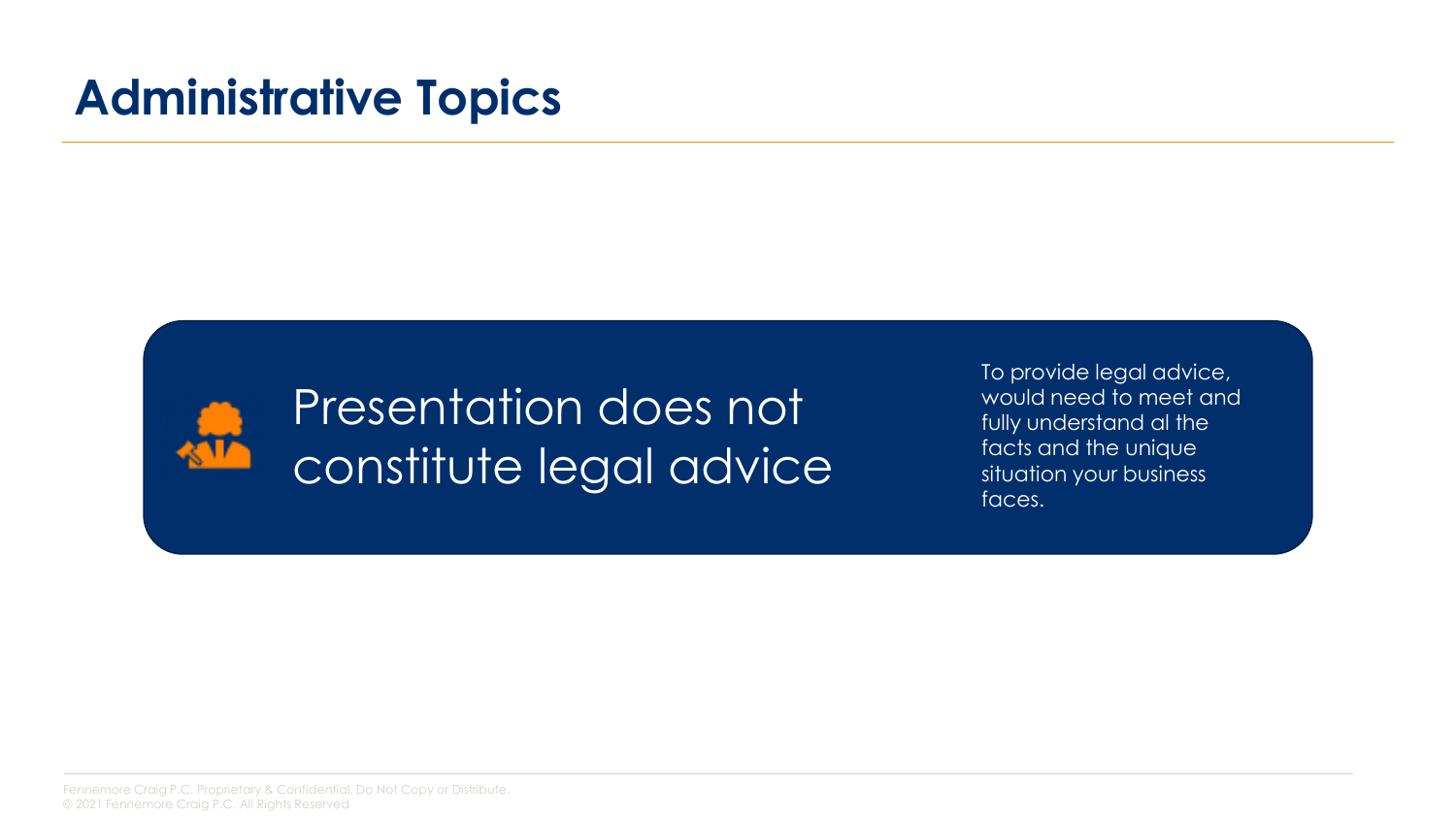**Arizona Legislature**

# House of House of Arizona Legislature<br>
House of<br>
Representatives<br>
Senate



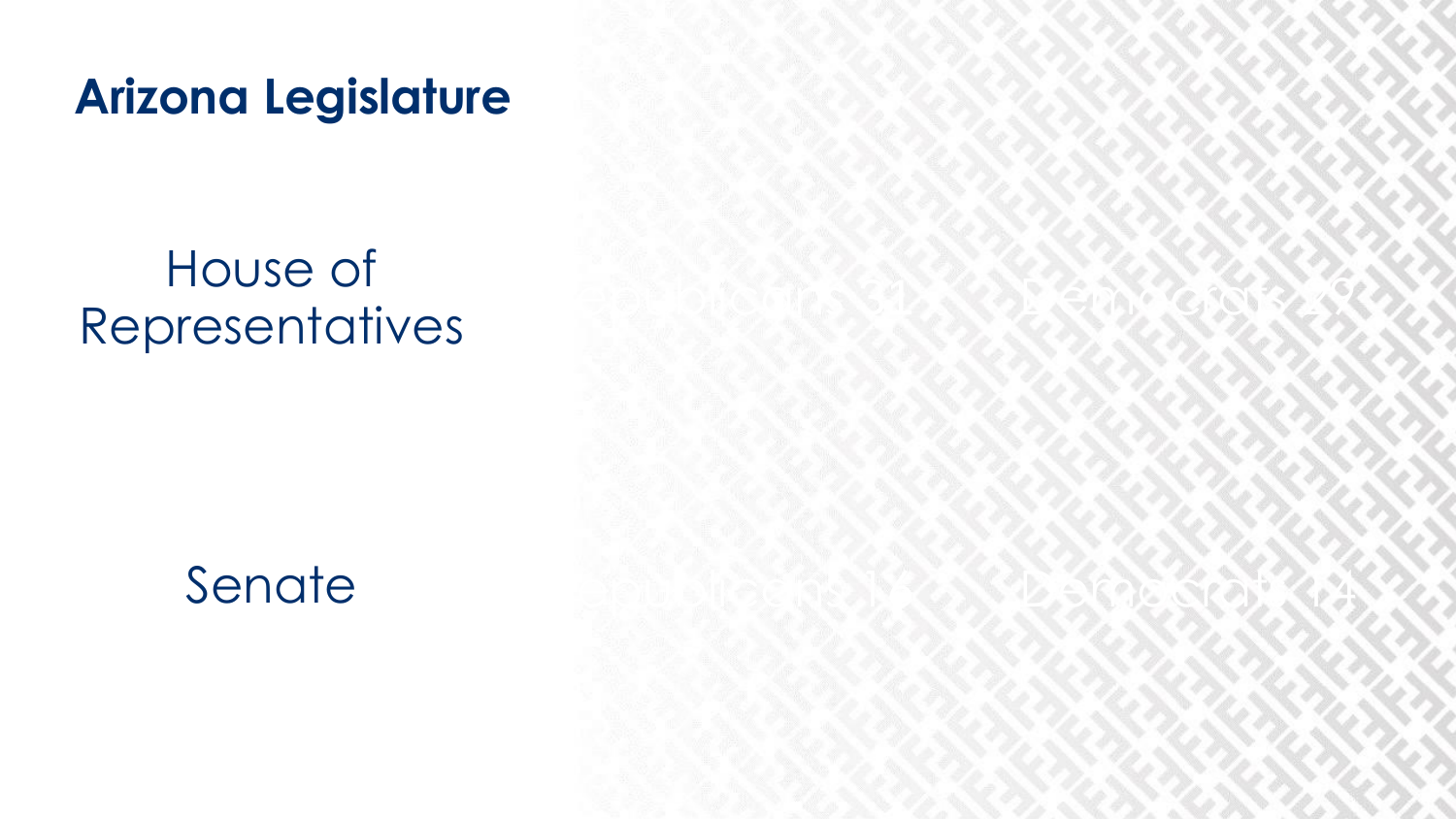

# Redistricting **Budget**

#### Prop 208 Prop 208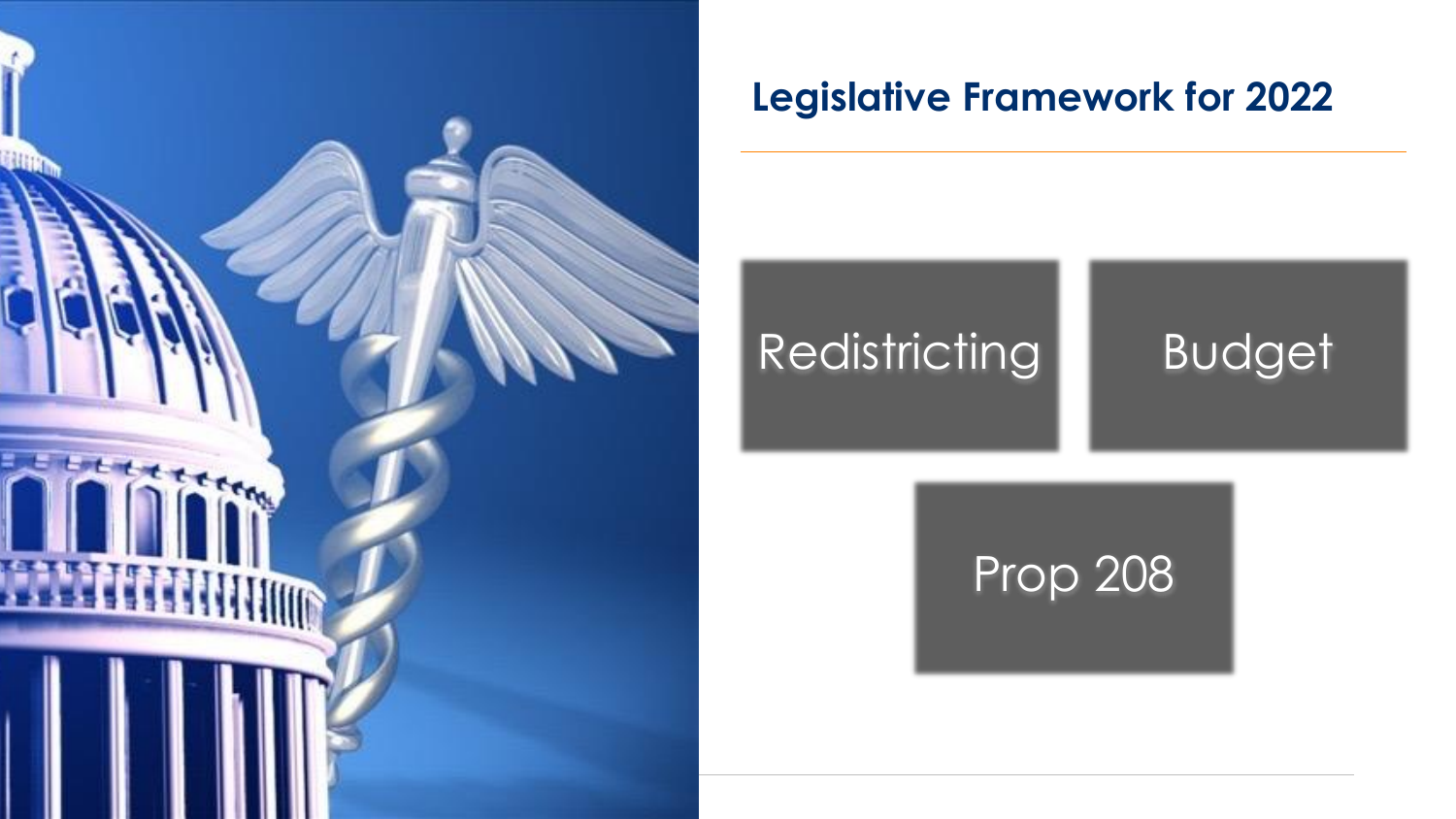## **[HB2098: Psychiatric Assessment; Nurse Practitioners;](https://www.azleg.gov/legtext/55leg/2R/laws/0122.pdf)  Reporting**

#### Signed by Governor on April 13<sup>th</sup>, sponsored by Representative Cobb.

Allows professionals to conduct outpatient assessments of children exhibiting behavior indicative of serious mental illness or pose a serious risk to self or other.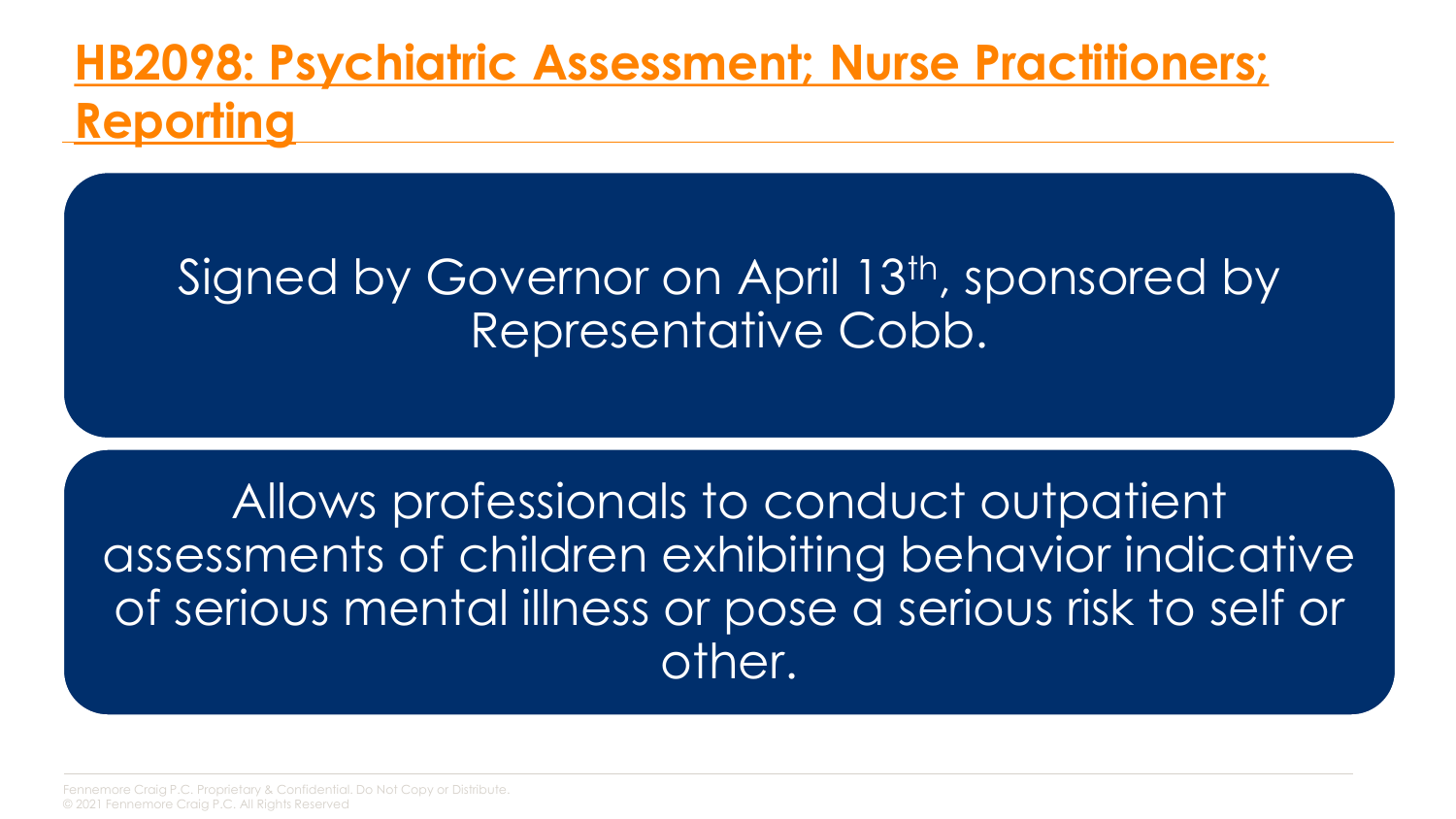#### Signed by Governor on May 9<sup>th</sup>, sponsored by Representative Shah.

Mandates the confidentiality of physicians and nurses' participation in employee wellness programs in hope of destigmatizing mental health services.

Applies to and protects any members of a tax-exempt organization in the state that primarily represents health professionals and offers a wellness program.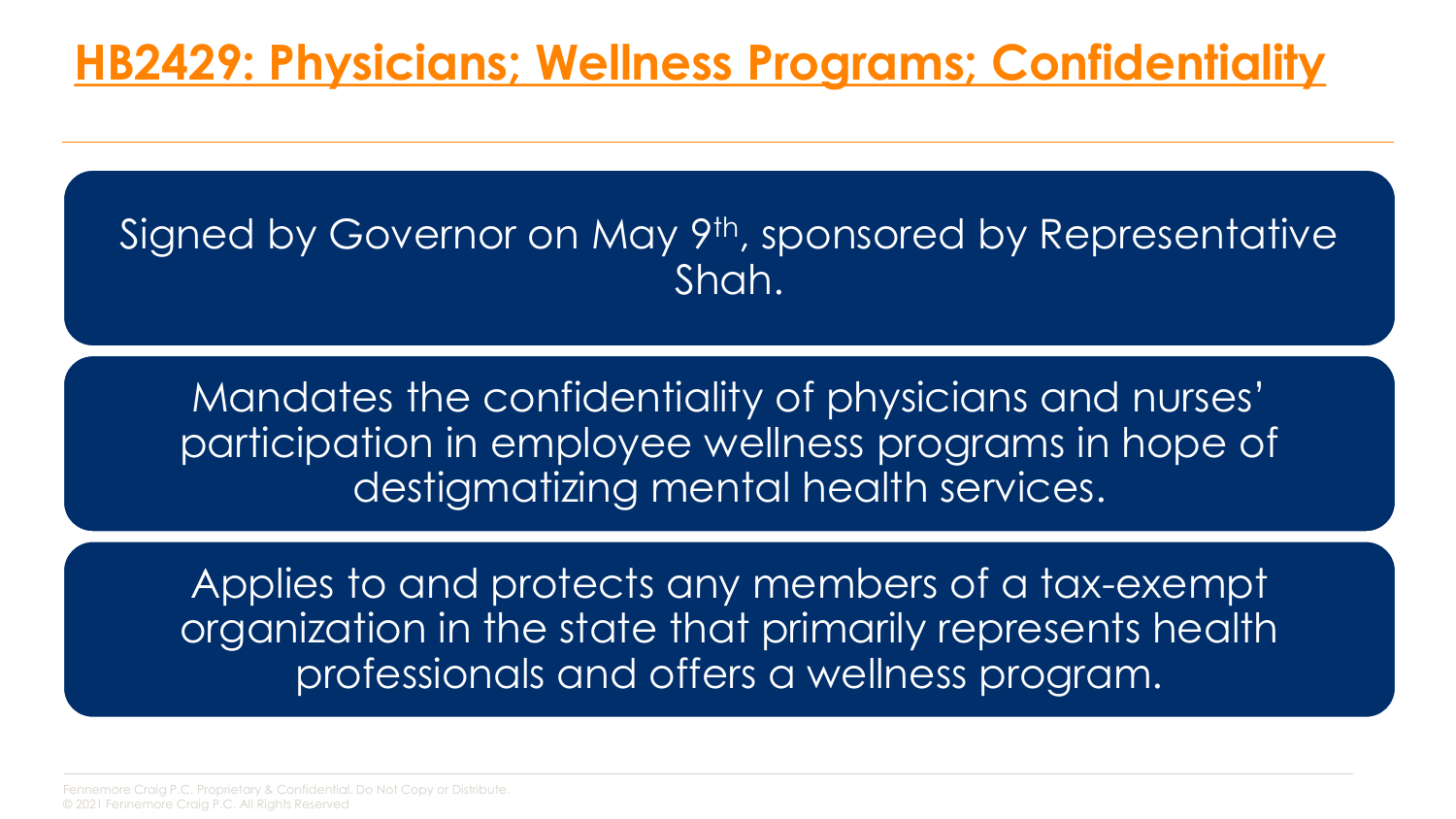### **[HB2490: Pharmacists; Providers; Collaborative Practice](https://www.azleg.gov/legtext/55leg/2R/laws/0098.pdf) Agreements**

Signed by Governor on March 30<sup>th</sup>, sponsored by Representative Wilmeth.

States that licensed pharmacists are authorized to enter into a "collaborative practice agreement" with a "provider" to initiate, monitor, and modify drug therapy or provide disease management assistance.

Collaborative practice agreements are required to outline the duties that the provider is delegating to the pharmacist to perform, and specify the medical conditions to be managed by the pharmacist.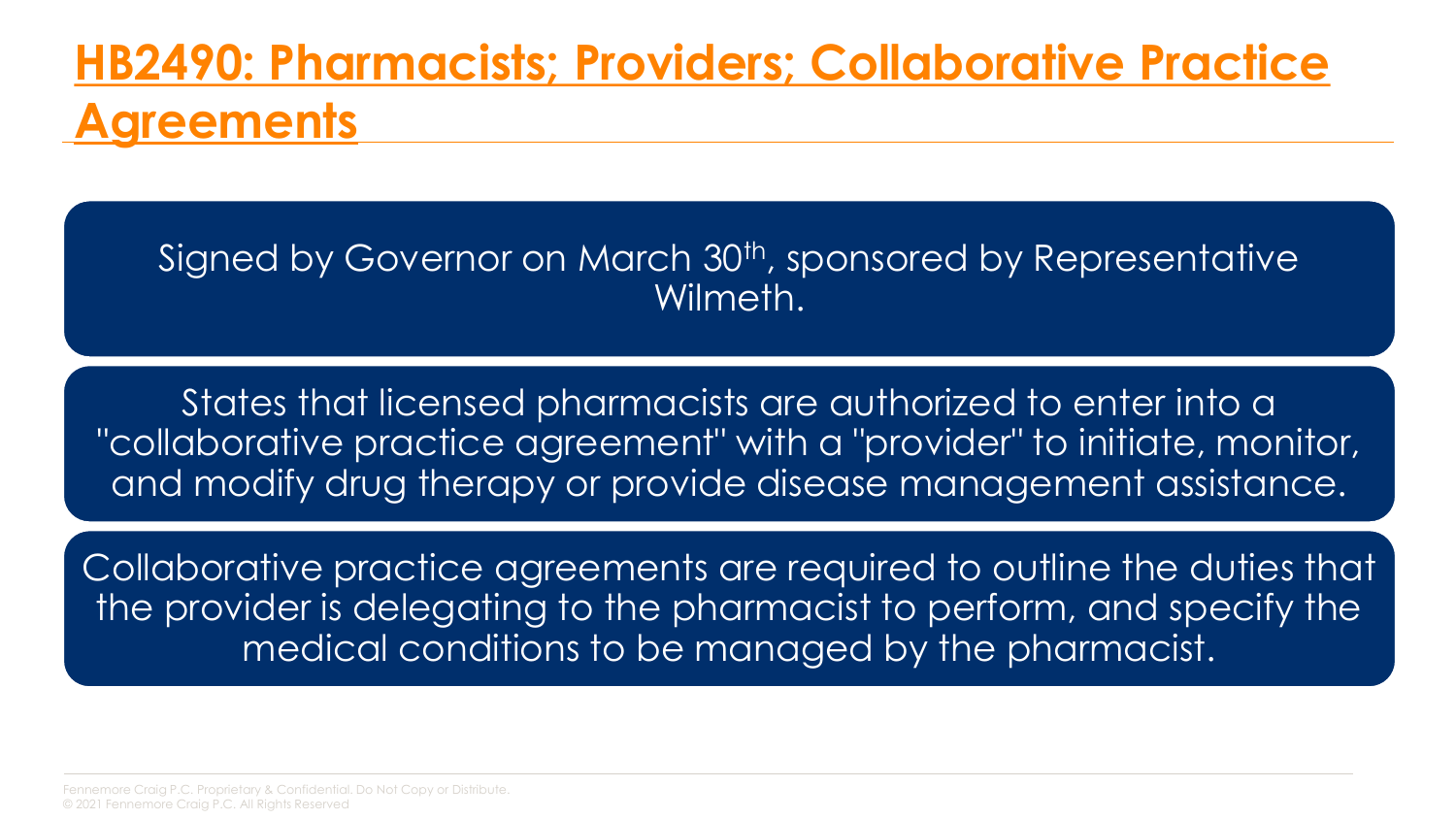#### **[SB1114: Court-ordered Treatment; Case Records;](https://www.azleg.gov/legtext/55leg/2R/bills/sb1114s.pdf)  Confidentiality**

Signed by Governor on June 14th, sponsored by Senator Barto.

Ensures that all case records regarding a court proceeding related to courtordered mental health evaluation and court-ordered mental health treatment statutes are not open to public access.

The court is permitted to authorize the release of these case records and case information for good cause shown. Helps increase confidentiality around mental health care in an effort to destigmatize access to mental health resources.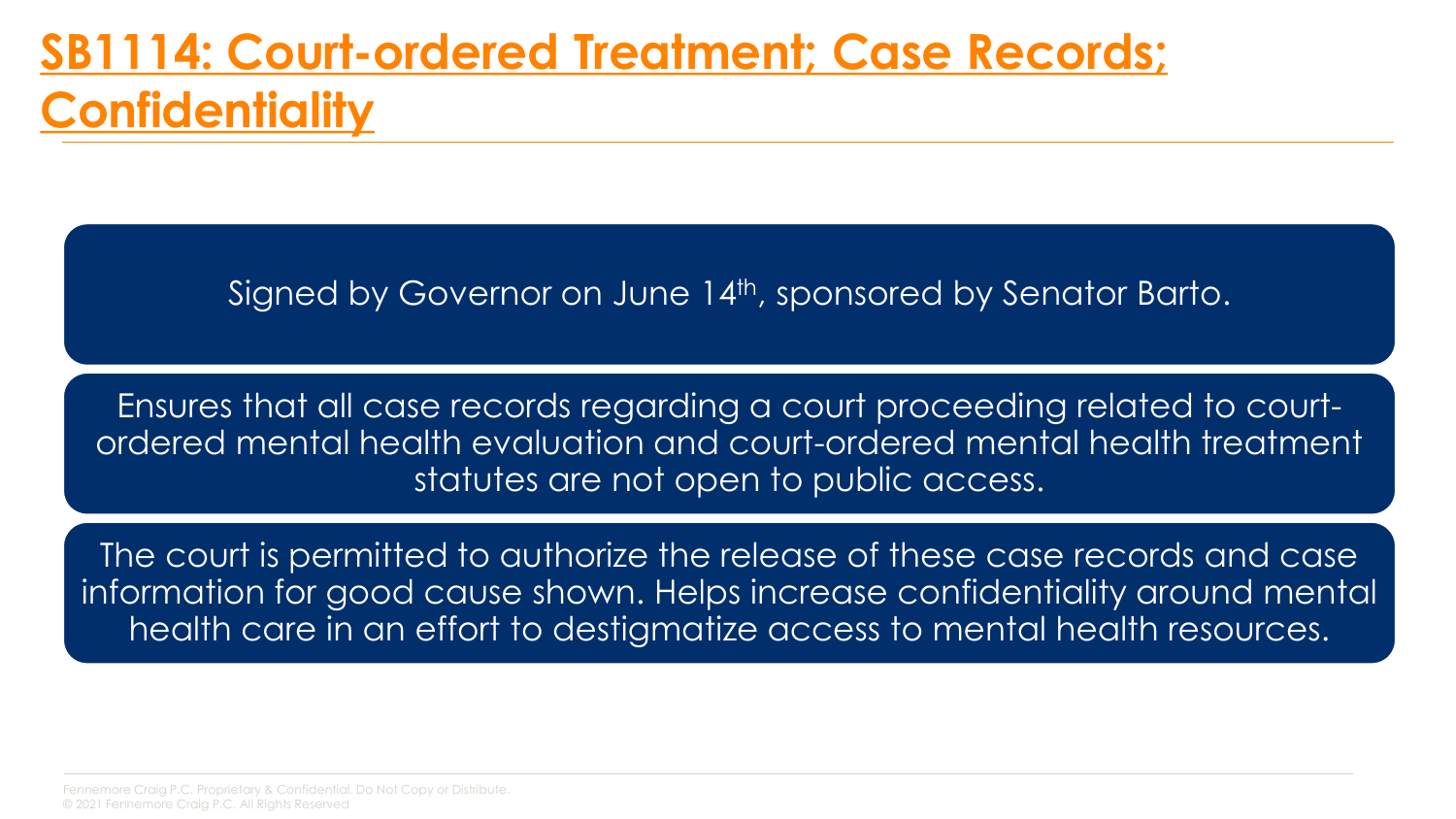#### **[SB1138: Gender Transition; Minors; Prohibition](https://www.azleg.gov/legtext/55leg/2R/laws/0104.pdf)**

#### Signed by Governor on March 30<sup>th</sup>, sponsored by Senator Peterson.

Prohibits physicians from performing irreversible sex-change surgeries on any individuals under 18 years of age, regardless of individual or parental consent.

Does not prohibit the practice of hormone replacement therapy (HRT), as this is considered reversable.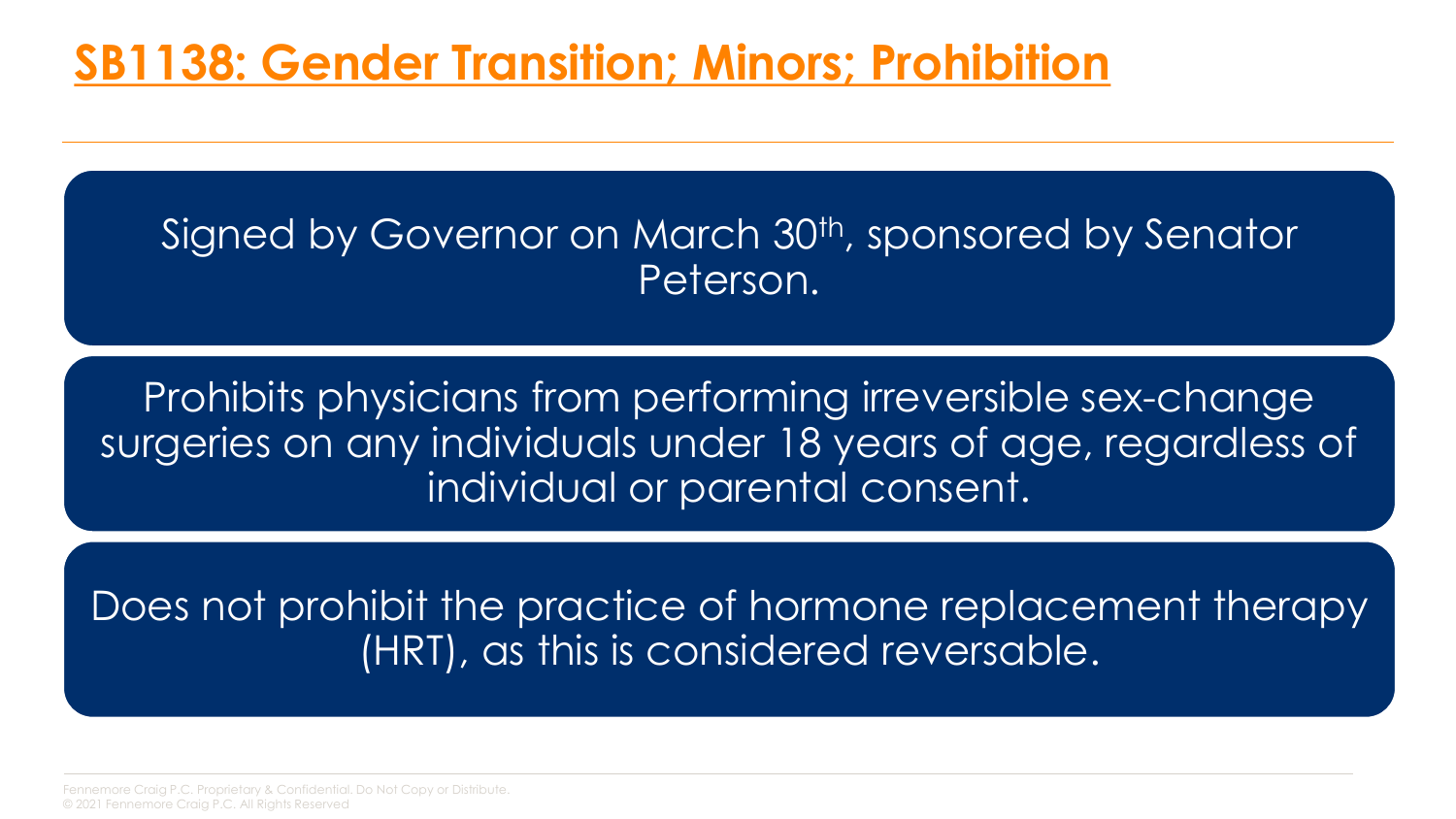### **[SB1162: Opioid Prescriptions; Intractable Pain;](https://www.azleg.gov/legtext/55leg/2R/bills/sb1162p.pdf) Exceptions**

Signed by Governor on April 13<sup>th</sup>, sponsored by Senator Barto.

States that the limit of 90 morphine milligram equivalents per day on a prescription for opioids does not apply to a patient who is receiving opioid treatment for perioperative care following an inpatient surgical procedure or to a patient who has chronic intractable pain.

Requires that the patient has tried doses of less than 90 morphine milligram equivalents that have been ineffective at addressing the patient's pain.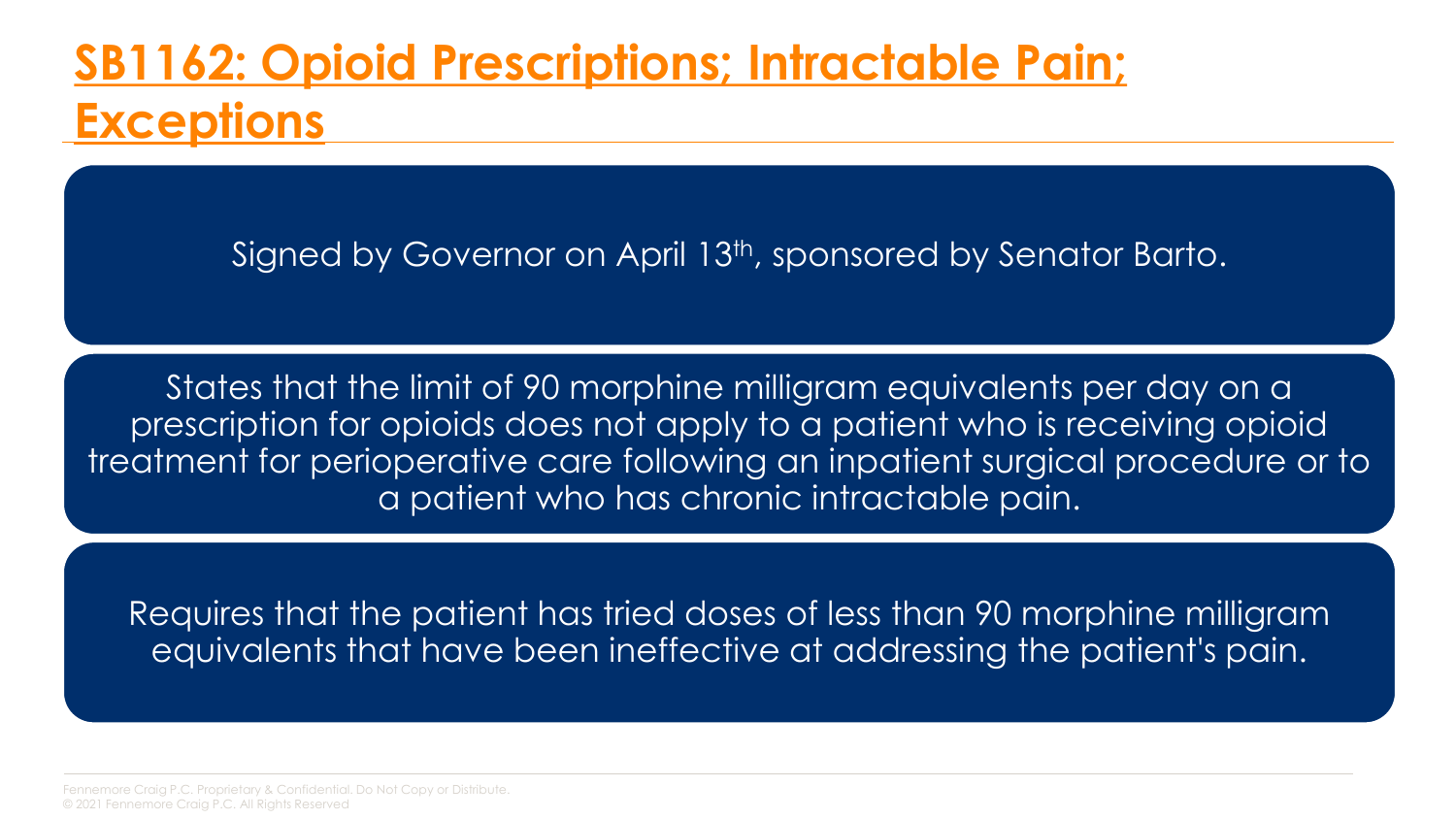### **[SB1210: Mentally Ill; Transportation; Evaluation;](https://www.azleg.gov/legtext/55leg/2R/laws/0250.pdf)  Treatment**

Signed by Governor on May 23<sup>rd</sup>, sponsored by Senator Barto.

Permits mental health facilities to authorize the transportation of mentally ill individuals without the consent of peace officers.

Stipulates that reasonable grounds must be satisfied such that the patient may be transported without the assistance of peace officers.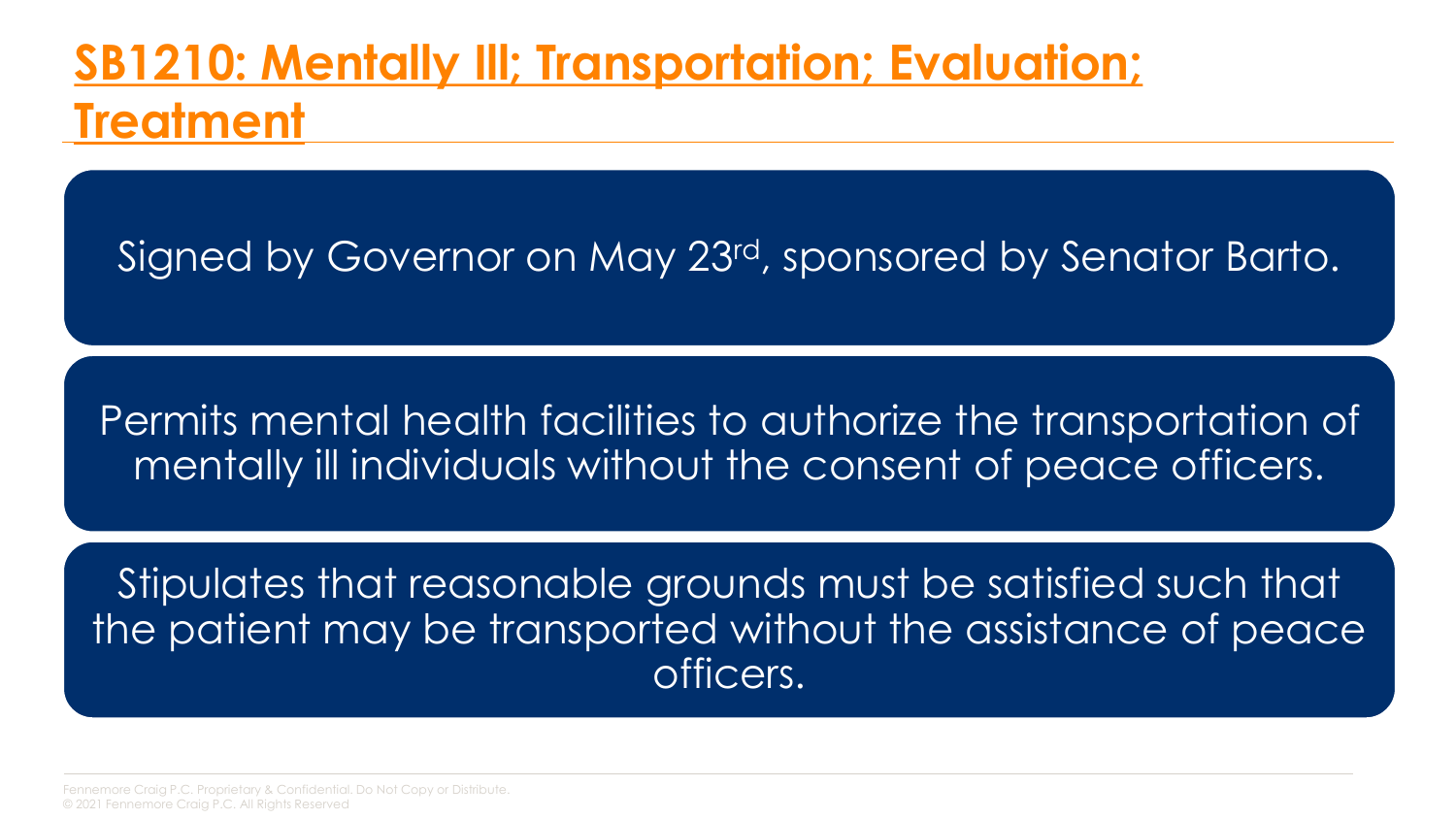#### **[SB1311: Health Care Workers; Assault; Prevention](https://www.azleg.gov/legtext/55leg/2R/laws/0190.pdf)**

Signed by Governor on April 25<sup>th</sup>, sponsored by Senator Barto.

Expands workplace protection measures for healthcare workers such that the classification of assault against a healthcare worker is increased from standard to aggravated assault.

Requires employers to investigate instances of assault immediately after they occur, as outlined in pre-existing statutes. Mandates the creation of workplace violence protection plans for healthcare institutions with 50 or more employees.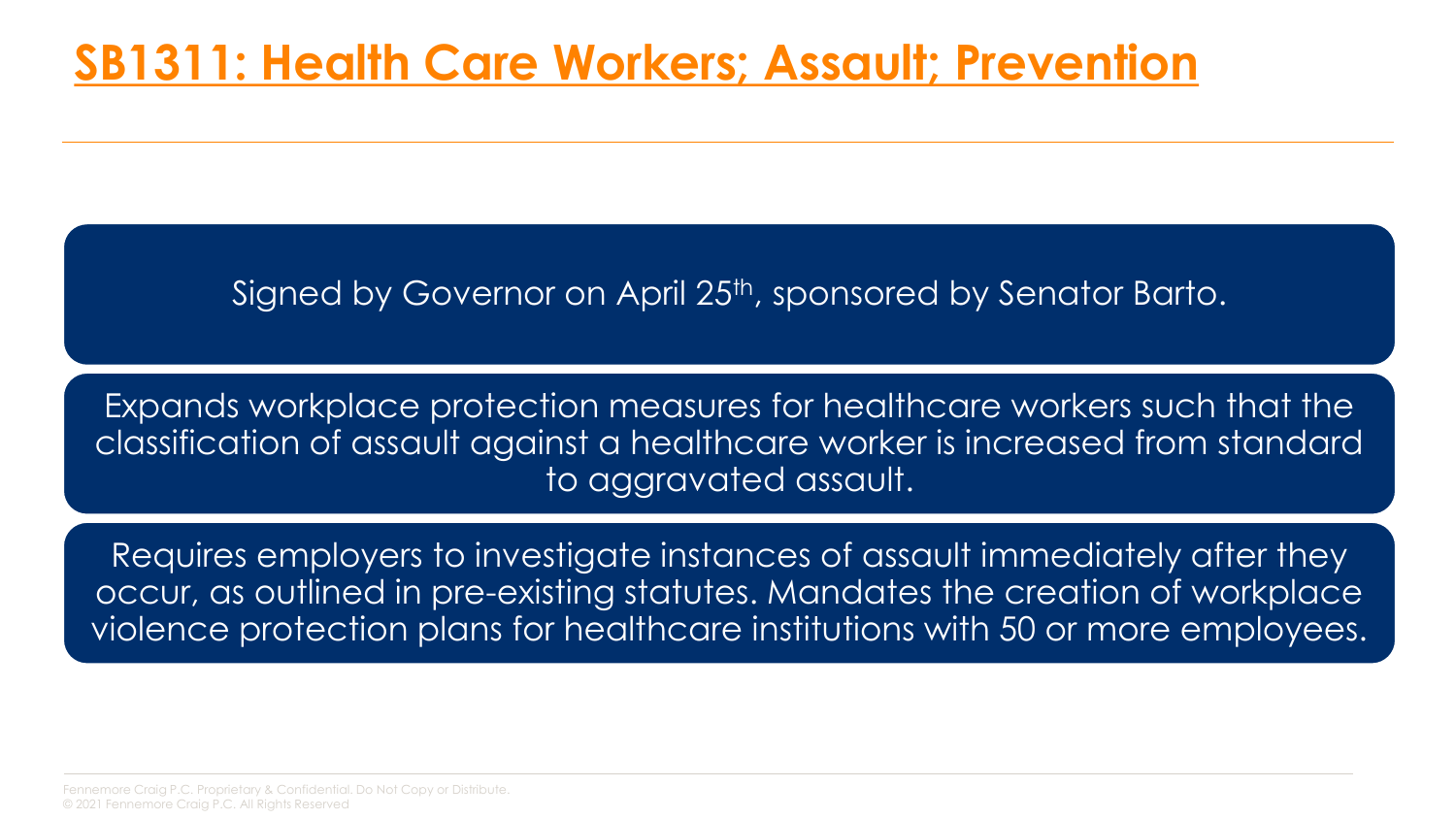

SB1523 from the 2020 legislative session; sponsored by Senator Brophy McGee. Bill passed unanimously in the Senate and House and was signed into law by the Governor on March 3rd of 2020.

Requires health care insurers that issue health plans in Arizona to comply with the federal Mental Health Parity and Addiction Equity Act. Establishes reporting requirement for health

Establishes parity reporting requirements for health plans and requires the Department of Insurance and Financial Institutions (DIFI) to evaluate health plan compliance and enforce related regulations.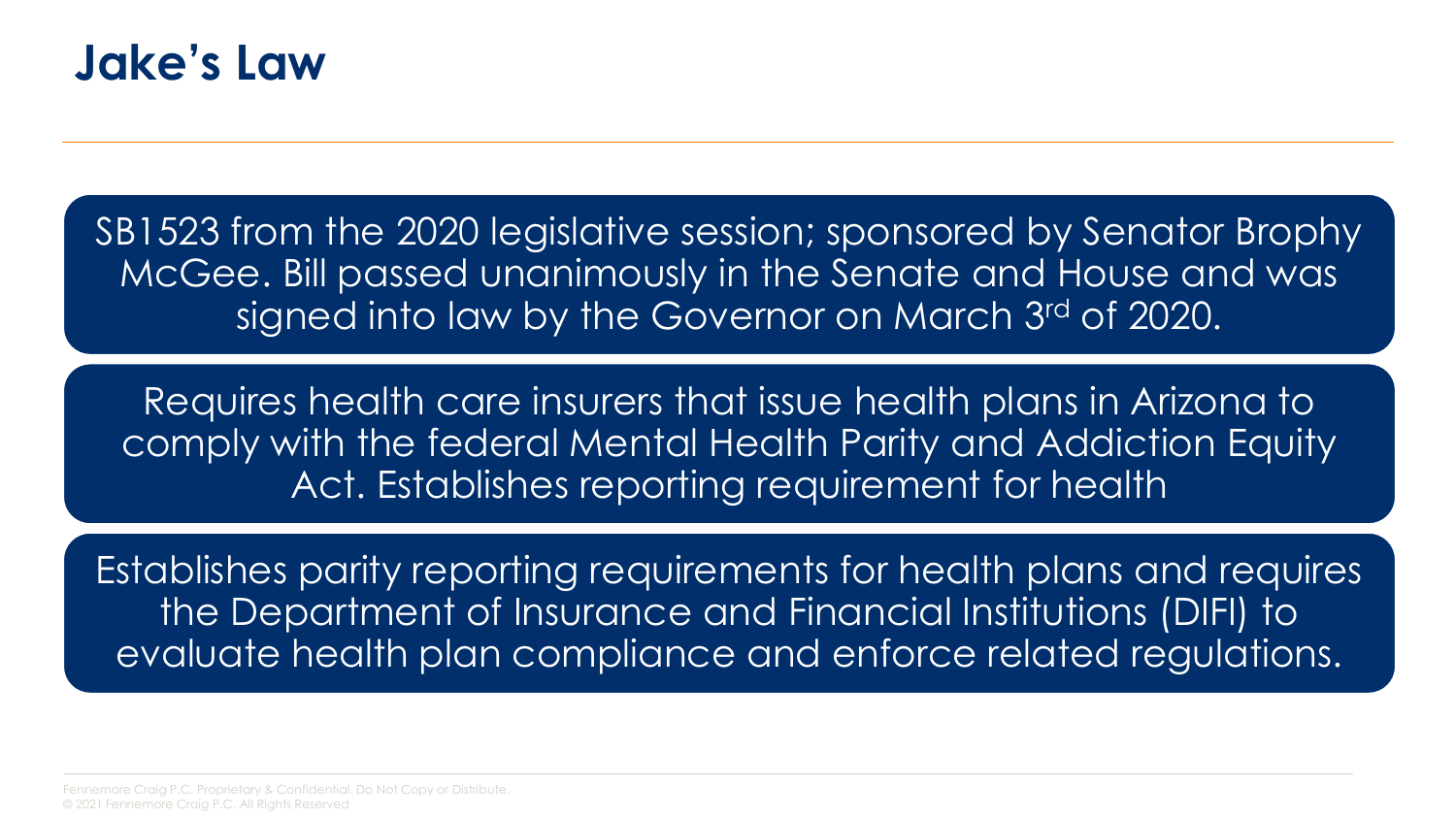#### **Parity Study Committee**

DIFI authorized, pursuant to Jake's Law, the implementation of rules to facilitate analysis of parity between mental and substance use disorder and other medical/surgical/physical ailments, such that they receive the same amount of treatment in insurance policies.

DIFI created proposed rules in 2021, to which the insurance industry strenuously rejected. As a result, new rules were proposed in 2022. The study session at which the Governor's Regulator Review Counsel (GRRC) will consider DIFI's proposed rules on June  $26<sup>th</sup>$ . GRRC will vote on July  $8<sup>th</sup>$ .

Coalition partners organized a stakeholder meeting in February of 2022 organized jointly by Rep. Jeff Weninger to review any concerns the insurance industry might have. Minimal comments were made because rules largely mirror federal health insurance parity rules. Coalition members have also provided a letter to all GRRC members responding to potential arguments from the insurance industry that DIFI's proposals are outside of the statues of Jake's law and are overly burdensome to the insurance industry.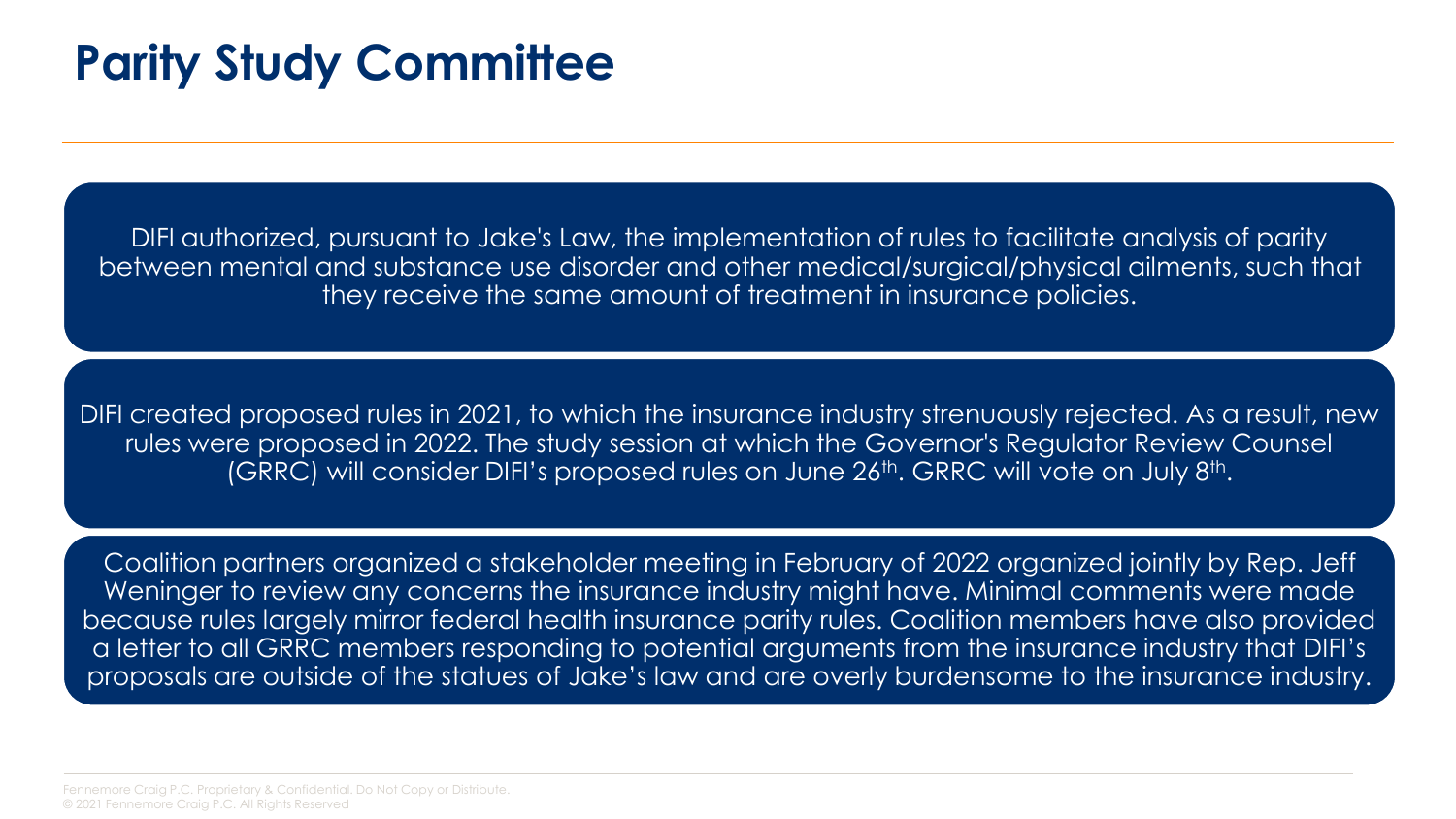#### **Sunrise Bills: The Prescribing Psychologist Act**

The prescribing psychologist sunrise petition looks to grant psychologists the ability to prescribe not only behavioral health, but other regulated substances. Psychologists do not have the training required to safely prescribe these medications and allowing them the ability to prescribe is not in patients' best interests. The management of psychotropic drugs is best left in the hands of psychiatrists.

#### Psychologist Training is Insufficient and Will Result in Disintegrated or Siloed Ineffective Medical Care.

Psychologist Prescribing Laws do not decrease the Number of Patient Waiting to be Seen by Psychiatrists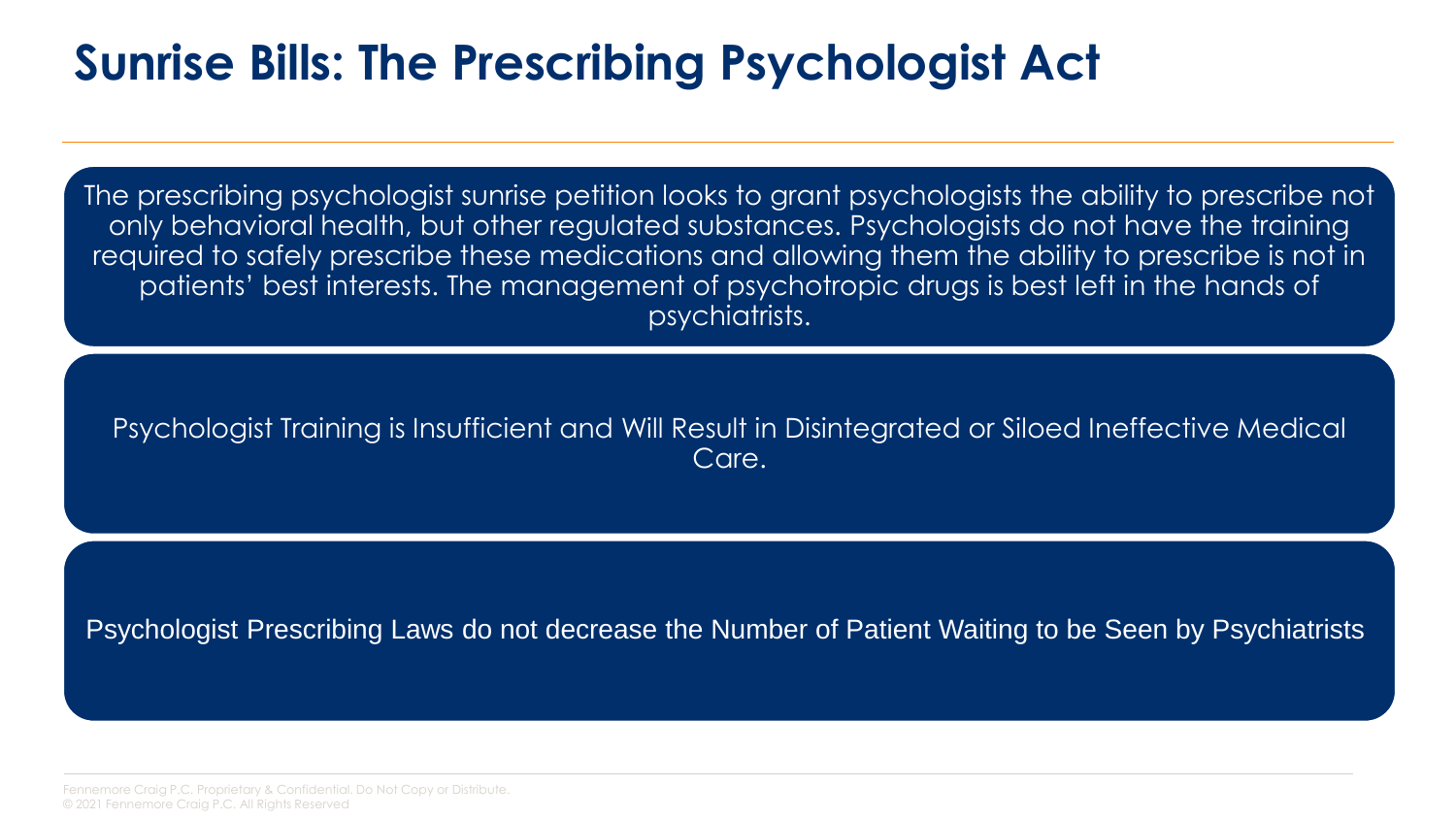#### **Sunrise Bills: The Prescribing Psychologist Act**

Met with Senate and Health committees on Human Services legislators and staff during the 2022 session. Senator Barto withdrew sponsorship due to lack of formal legislation and organization for psychologists.

#### Next Steps: Anticipate an initial stakeholder meeting during the interim.

APS will continue to work with Senator Barto to monitor the potential introduction of legislation in 2023.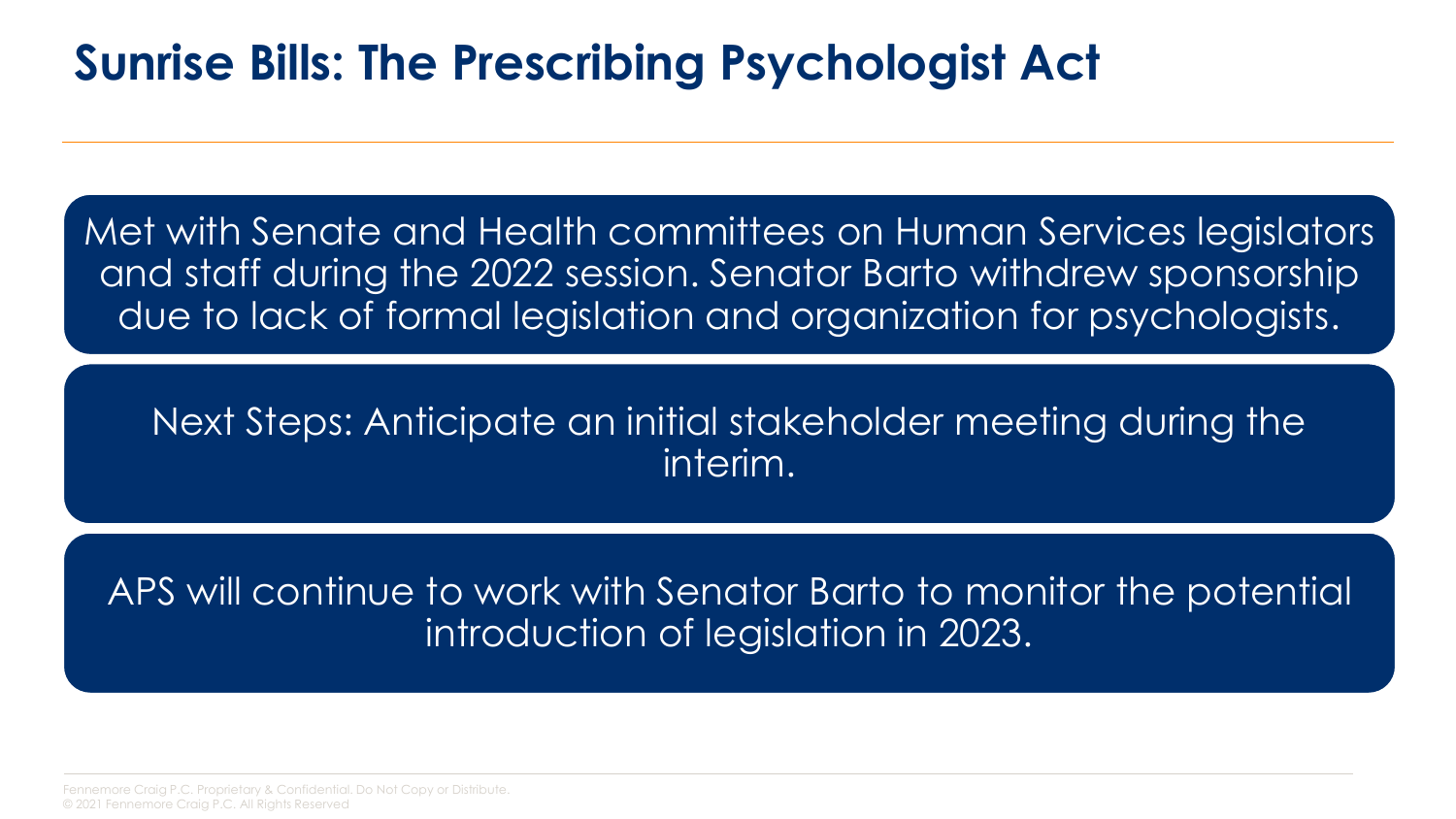#### **Sunrise Bills**

| Bill No.      | <b>Title</b>                                                 | <b>Recent Action</b>    | <b>Request to Speak Link</b> | <b>Next Steps</b>  | <b>Notes</b>   |
|---------------|--------------------------------------------------------------|-------------------------|------------------------------|--------------------|----------------|
| HB2197        | MEDICAL EXAMINER; PATHOLOGIST ASSISTANT;<br><b>AUTOPSIES</b> | 3/29 signed by governor | HB2197                       | Signed by Governor | <b>SUPPORT</b> |
| <b>SB1074</b> | DENTISTS; SCOPE OF PRACTICE                                  | 3/18 signed by governor | SB1074                       | Signed by Governor | NEUTRAL        |
| <b>SB1080</b> | ACUPUNCTURE; SCOPE OF PRACTICE; ASSISTANTS                   | 3/22 signed by governor | SB1080                       | Signed by Governor | NEUTRAL        |
| <b>SB1398</b> | DRY NEEDLING; ATHELTIC TRAINERS                              | 3/23 signed by Governor | <b>SB1398</b>                | Signed by Governor | NEUTRAL        |
|               | Withheld   Prescribing Psychologist Act                      | Not yet filed           |                              |                    | OPPOSED        |
|               | Withheld Anesthesiologist                                    | Not yet filed           |                              |                    |                |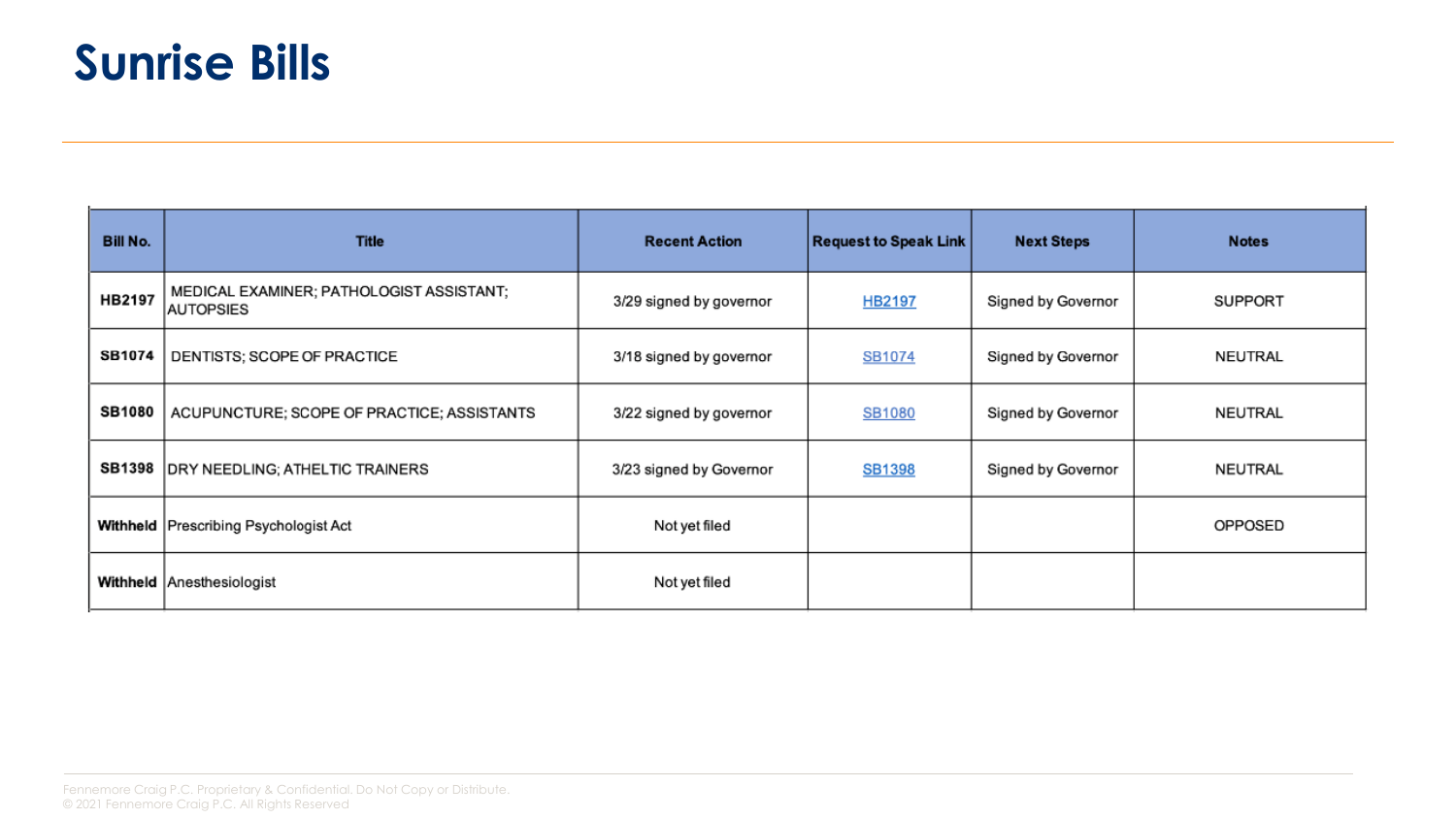| <b>Bill No.</b> | <b>Title</b>                                                  | <b>Recent Action</b>           | <b>Request to Speak Link</b> | <b>Next Steps</b>  | <b>Notes</b>   |
|-----------------|---------------------------------------------------------------|--------------------------------|------------------------------|--------------------|----------------|
| HB2030          | STATE HOSPITAL; PROCUREMENT; OVERTIME                         | 5/20 signed by Governor        | HB2030                       | Signed by Governor | NEUTRAL        |
| <b>HB2083</b>   | AHCCCS SERVICES; DIABETES MANAGEMENT                          | 3/30 from Senate appro do pass | <b>HB2083</b>                | Waiting for Rules  | SUPPORT        |
| <b>HB2098</b>   | PSYCHIATRIC ASSESSMENT: NURSE PRACTITIONERS;<br>REPORTING     | 4/13 signed by Governor        | <b>HB2098</b>                | Signed by Governor | NEUTRAL        |
| HB2144          | HEALTH INSURANCE COVERAGE; BIOMARKER TESTING                  | 5/6 signed by Governor         | HB2144                       | Signed by Governor | SUPPORT        |
| <b>SB1190</b>   | HEALTH CARE DIRECTIVES REGISTRY; ACCESS                       | 3/18 signed by Governor        | <b>SB1190</b>                | Signed by Governor | SUPPORT        |
| <b>SB1210</b>   | MENTALLY ILL; TRANSPORTATION; EVALUATION;<br><b>TREATMENT</b> | 5/23 signed by Governor        | SB1210                       | Signed by Governor | <b>SUPPORT</b> |
| SB1311          | HEALTH CARE WORKERS; ASSAULT; PREVENTION                      | 4/25 signed by Governor        | SB1311                       | Signed by Governor | <b>SUPPORT</b> |
| <b>SB1514</b>   | HEALTH CARE INSTITUTIONS; VISITATION                          | 3/29 from House rules okay     | SB1514                       | Waiting for COW    | OPPOSED        |
| <b>SB1567</b>   | EMPLOYERS; VACCINATIONS; RELGIOUS EXEMPTION                   | 3/24 from House jud w amend    | <b>SB1567</b>                | Waiting for Rules  | OPPOSED        |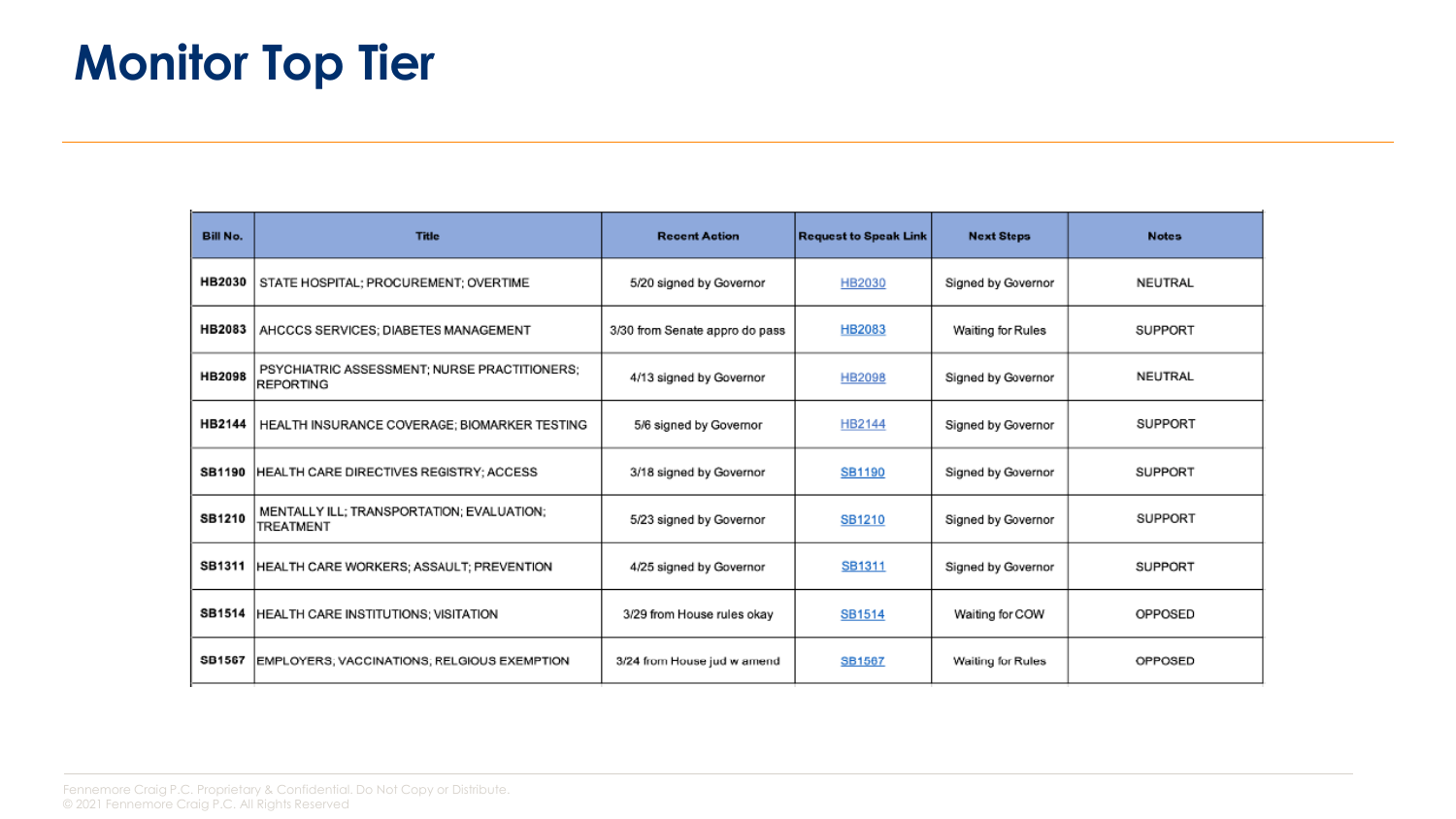#### **Monitor**

| <b>Bill No.</b> | <b>Title</b>                                                        | <b>Recent Action</b>                      | <b>Request to Speak Link</b> | <b>Next Steps</b>                  | <b>Notes</b>                                                                                                                                           |
|-----------------|---------------------------------------------------------------------|-------------------------------------------|------------------------------|------------------------------------|--------------------------------------------------------------------------------------------------------------------------------------------------------|
| <b>HB2086</b>   | DHS; SCHOOL IMMUNIZATIONS; EXCLUSIONS                               | 5/20 signed by Governor                   | <b>HB2086</b>                | Signed by Governor                 |                                                                                                                                                        |
| <b>HB2178</b>   | SCHOOL PSYCHOLOGISTS; EXEMPTION                                     | 3/30 signed by governor                   | HB2178                       | Signed by Governor                 |                                                                                                                                                        |
| HB2336          | LICENSED MENTAL HEALTH PROFESSIONAL; DEFINITION                     | 5/2 passed House on final reading<br>56-0 | HB2336                       | <b>Awaits Senate Final</b><br>Vote |                                                                                                                                                        |
| HB2490          | PHARMACISTS; PROVIDERS; COLLABORATIVE PRACTICE<br><b>AGREEMENTS</b> | 3/30 signed by governor                   | HB2490                       | Signed by Governor                 |                                                                                                                                                        |
| <b>SB1077</b>   | AHCCCS; CHIROPRACTIC CARE; REPORT                                   | 3/10 from House appro do pass             | SB1077                       | Waiting for Rules                  |                                                                                                                                                        |
| <b>SB1088</b>   | PHYSICIANS; NATUROPATHIC MEDICINE                                   | 3/18 signed by governor                   | SB1088                       | Signed by Governor                 |                                                                                                                                                        |
| <b>SB1164</b>   | ABORTION; GESTATIONAL AGE; LIMIT                                    | 3/30 signed by governor                   | <b>SB1164</b>                | Signed by Governor                 | ArMA is generally netural regarding abortion policy,<br>except when the the policy specifies criminal or civil<br>penalties for patients or providers. |
|                 | <b>SB1312   PHYSICAL THERAPISTS; IMAGING</b>                        | 6/13 Signed by Governor                   | <b>SB1312</b>                | Signed by Governor                 |                                                                                                                                                        |